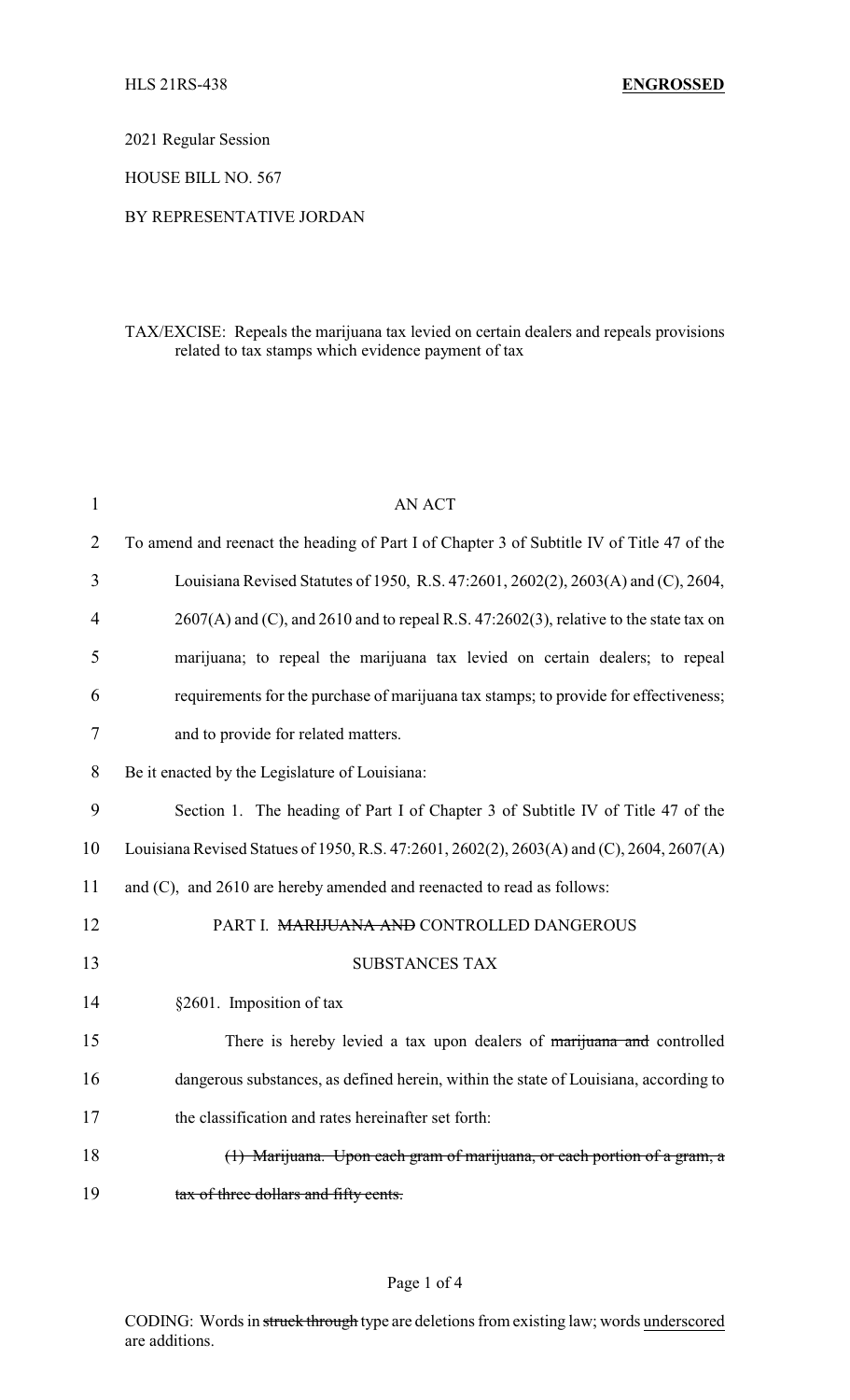| $\mathbf{1}$   | $(2)$ Controlled dangerous substances. $(a)(1)$ Upon each gram of controlled                   |
|----------------|------------------------------------------------------------------------------------------------|
| $\overline{2}$ | dangerous substance, or portion of a gram, a tax of two hundred dollars.                       |
| 3              | $\left(\frac{b}{2}\right)$ Upon each ten dosage units unit of a controlled dangerous substance |
| 4              | that is not sold by weight, or portion thereof, a tax of four hundred dollars.                 |
| 5              | §2602. Definitions                                                                             |
| 6              | As used in this Part, the following terms shall have the meaning ascribed to                   |
| 7              | them in this Section unless the context clearly indicates otherwise:                           |
| 8              | $\ast$<br>*<br>*                                                                               |
| 9              | (2) "Dealer" means a person who in violation of Louisiana law manufactures,                    |
| 10             | produces, ships, transports, or imports into Louisiana or in any manner acquires or            |
| 11             | possesses more than forty-two and one-half grams of marijuana, or seven or more                |
| 12             | grams of any controlled dangerous substance, or ten or more dosage units of any                |
| 13             | controlled dangerous substance which is not sold by weight.                                    |
| 14             | *<br>*<br>*                                                                                    |
| 15             | §2603. Use of stamps required                                                                  |
| 16             | A. Tax stamps. In order to enforce the collection of the tax levied by this                    |
| 17             | Part, the secretary shall design and have printed or manufactured stamps of such size          |
| 18             | and denomination as may be determined by him and so prepared as to permit them                 |
| 19             | to be easily affixed to or stamped on marijuana or controlled dangerous substances,            |
| 20             | or containers thereof.                                                                         |
| 21             | $\ast$<br>$\ast$<br>*                                                                          |
| 22             | C. Affixing stamps. Stamps shall be affixed by the dealer on the smallest                      |
| 23             | container or package of marijuana or controlled dangerous substance that is subject            |
| 24             | to the tax, to permit the secretary to readily ascertain by an inspection of any dealer's      |
| 25             | stock on hand whether or not the tax has been paid. The dealer shall cause to be               |
| 26             | affixed on every gram or unit of marijuana or controlled dangerous substance on                |
| 27             | which a tax is due stamps of an amount equaling the tax due thereon, before any                |
| 28             | dealer sells, offers for sale, handles, removes, or otherwise disturbs or distributes the      |
| 29             | same. Each stamp may be used only once.                                                        |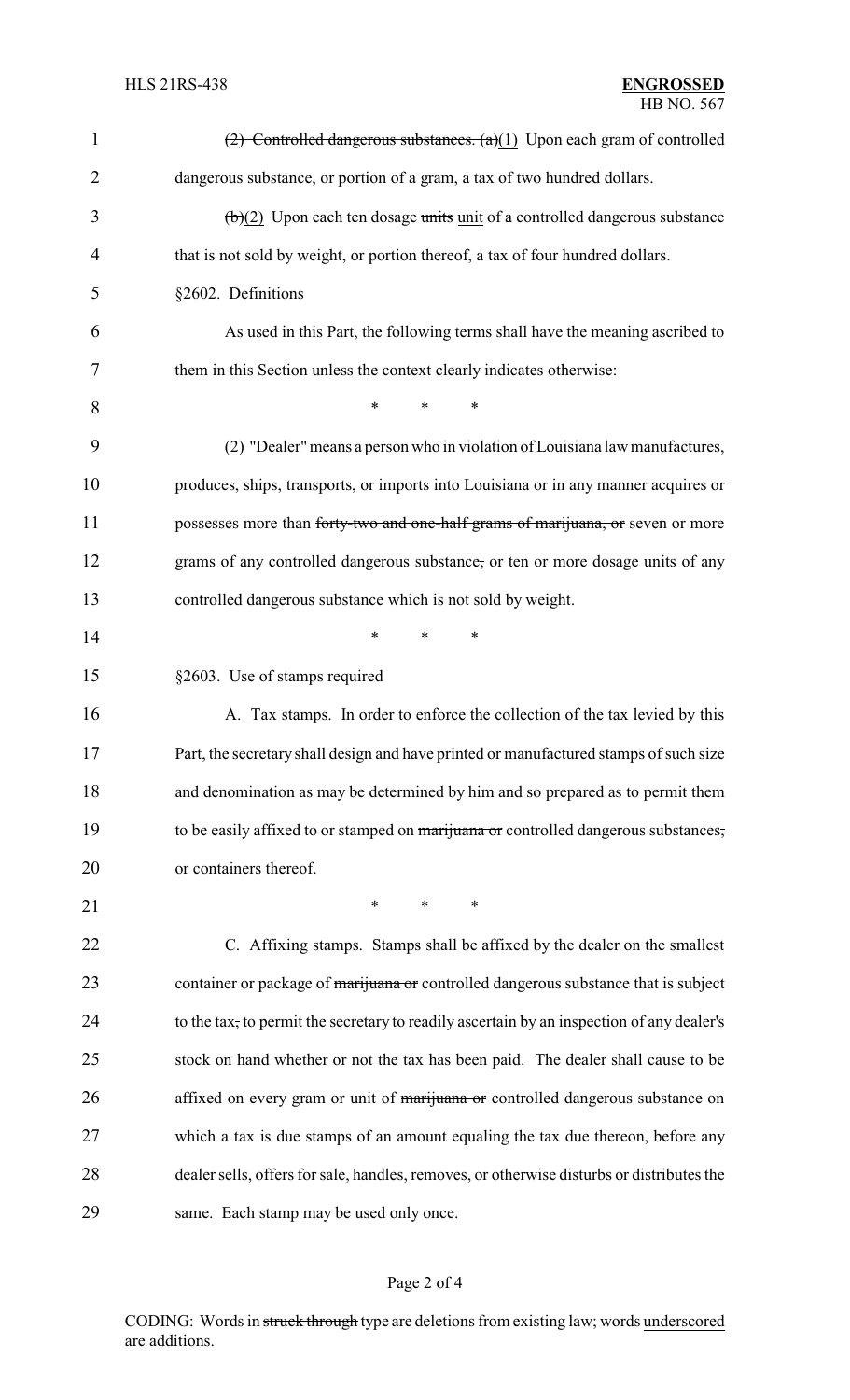| $\mathbf{1}$ | §2604. Authority to issue rules and regulations                                            |
|--------------|--------------------------------------------------------------------------------------------|
| 2            | The secretary is hereby authorized to issue rules and regulations not in                   |
| 3            | conflict herewith in order to make effective the provisions of this Part. The secretary    |
| 4            | shall adopt a uniform system of providing, affixing, and displaying official stamps        |
| 5            | for <i>marijuana</i> and controlled dangerous substances on which a tax is imposed.        |
| 6            | *<br>*<br>$\ast$                                                                           |
| 7            | §2607. Penalties                                                                           |
| 8            | A. No dealer may possess any marijuana or controlled dangerous substance                   |
| 9            | upon which a tax is imposed by this Part. In addition to any other criminal penalties,     |
| 10           | if a dealer possesses any marijuana or controlled dangerous substance upon which           |
| 11           | the tax has not been paid as evidenced by a stamp, such dealer shall be subject to the     |
| 12           | additional penalties contained in this Part.                                               |
| 13           | $\ast$<br>*<br>*                                                                           |
| 14           | C. In addition to the tax penalty imposed, a dealer distributing or possessing             |
| 15           | marijuana or controlled dangerous substances without affixing the appropriate              |
| 16           | stamps is guilty of a crime and, upon conviction, may be sentenced to imprisonment         |
| 17           | for not more than five years or receive a penalty of not more than ten thousand            |
| 18           | dollars, or both.                                                                          |
| 19           | *<br>*<br>$\ast$                                                                           |
| 20           | §2610. Exceptions                                                                          |
| 21           | Nothing in this Part requires persons lawfully in possession of marijuana or               |
| 22           | a controlled dangerous substance to pay the tax required under this Part.                  |
| 23           | Section 2. R.S. $47:2602(3)$ is hereby repealed in its entirety.                           |
| 24           | Section 3. This Act shall become effective on August 1, 2021, if either the Act which      |
| 25           | originated as House Bill No. 243 or 699 of this 2021 Regular Session of the Legislature is |
| 26           | enacted and becomes effective.                                                             |